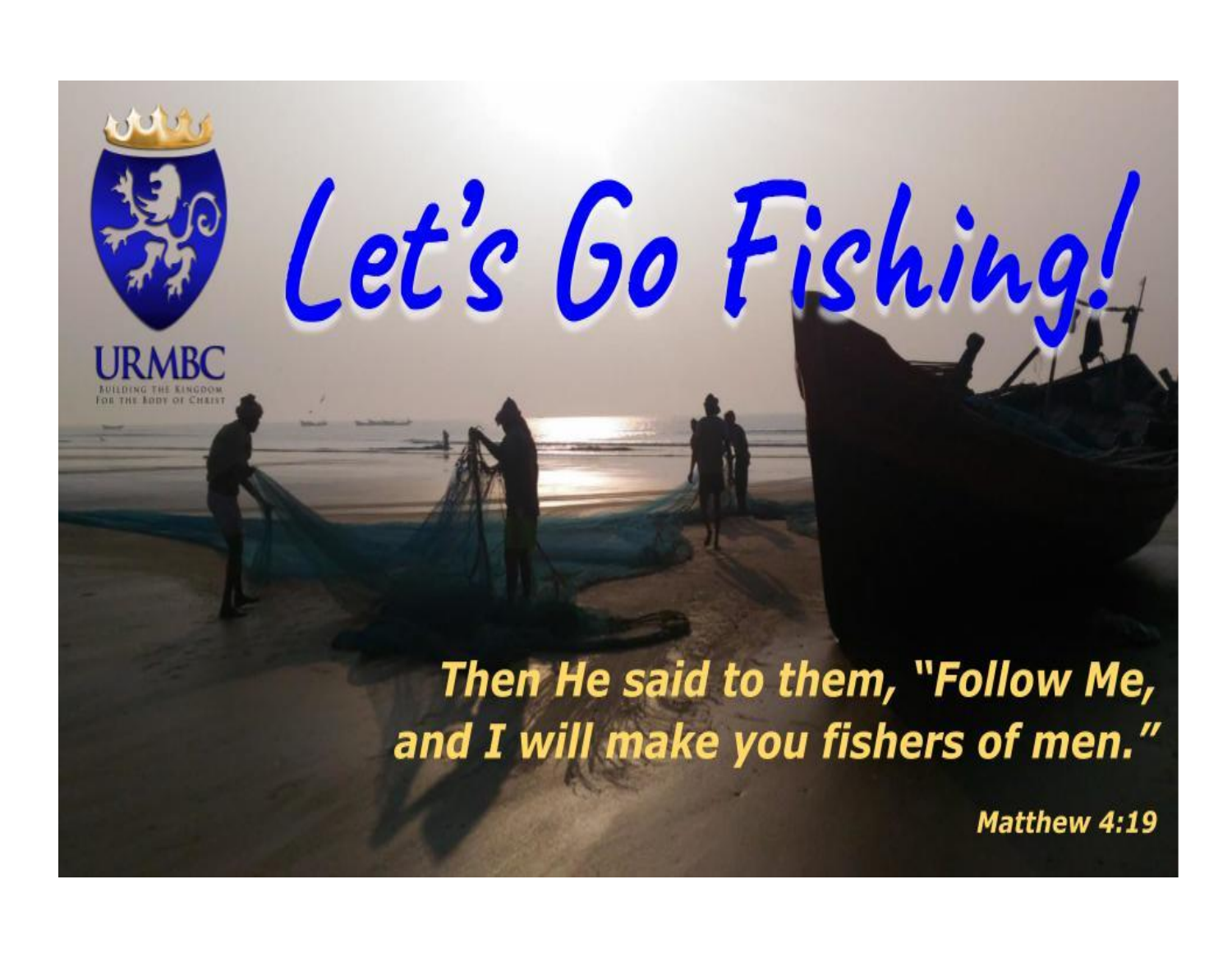## **Table of Contents**

| Page 3      | Words from Pastor Carlton L. Aiken, Sr.                |
|-------------|--------------------------------------------------------|
| Page 4 & 5  | Why 40 Days?                                           |
| Page 6      | <b>Getting Involved and Following the Prayer Guide</b> |
| Page 7      | <b>How to Pray</b>                                     |
| Page 8      | <b>Prayer, Fasting &amp; Worship Schedule</b>          |
| Page 9 & 10 | <b>Sacrificial Giving</b>                              |
| Page 11     | <b>The Daniel Fast</b>                                 |
| Page 12     | <b>Alternative Fast</b>                                |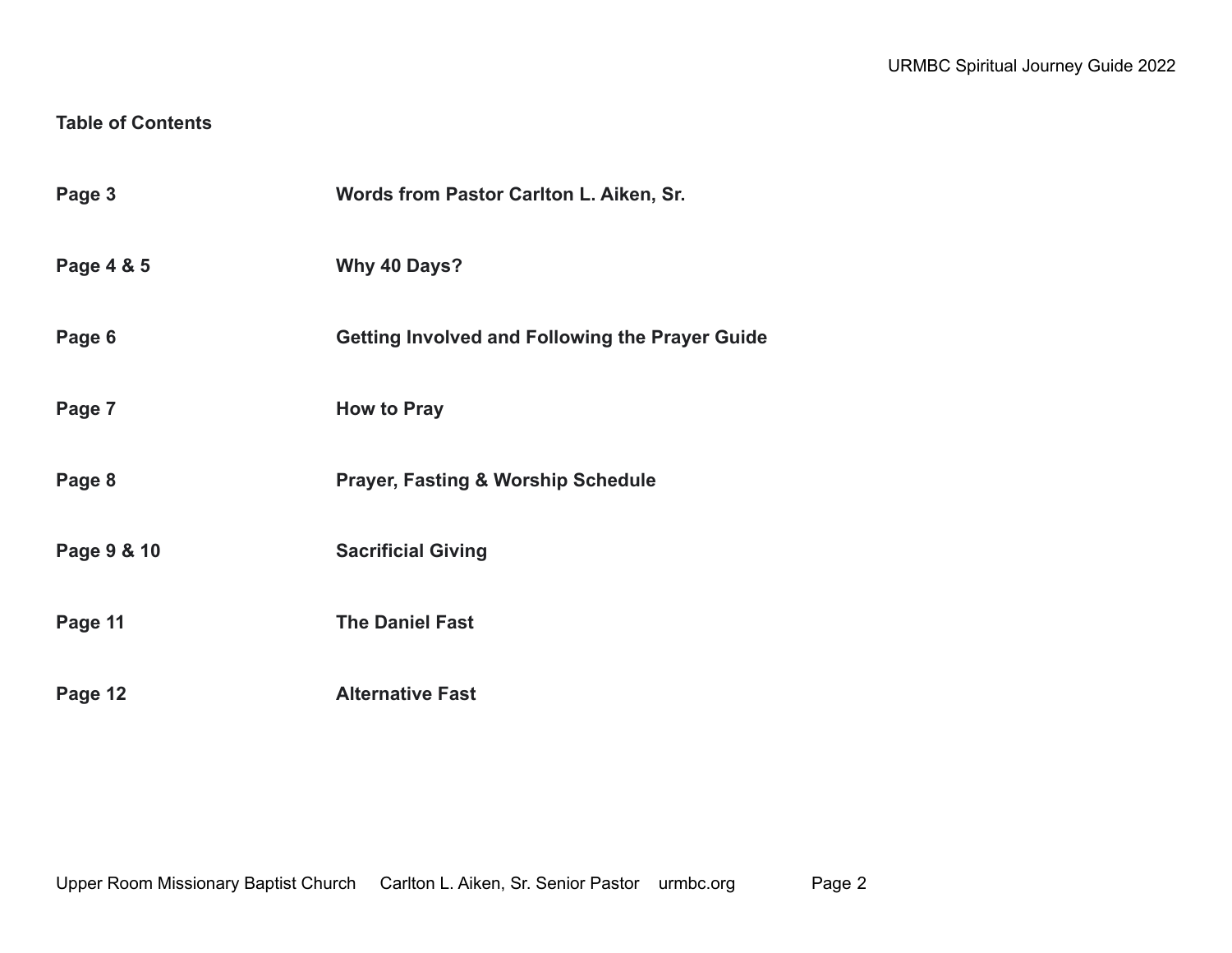### **Greetings Upper Room!**

Each year, we embark upon a spiritual connection through prayer, study, worship, sacrificial giving and fasting. Since the start of the Covid-19 pandemic, our ministry and worship experiences have taken on different forms. We now serve two churches: our traditional "In Person" Church services and now our "Online'' Church services and fellowships. It's been 10 years since starting this journey as your Pastor and I have grown tremendously because of this awesome experience. Yet, there is so much more to be accomplished. I realize that we have had transitions happen within our ministry both naturally and spiritually. I am fueled by the move of the Holy Spirit to re-engage with those who may have thought we have forgotten about them while embracing the great commission that remains before us to reach the lost. We want our spirits to be filled while we continue *Building the Kingdom for the Body Christ! In order to do this effectively,* I pray that you and your family are prepared to join us in this connection of fellowship, prayer, fasting, spiritual giving and oneness.

### The theme for this year **'Let's Go Fishing!' Matthew 4:17-20** (*with emphasis on verse 19*).

17 "From that time Jesus began to preach and to say, "Repent, for the kingdom of heaven is at hand."18 And Jesus, walking by the Sea of Galilee, saw two brothers, Simon called Peter, and Andrew his brother, casting a net into the sea; for they were fishermen. *19 Then He said to them, "Follow Me, and I will make you fishers of men."* 20 They immediately left *their* nets and followed Him.*"*

I encourage everyone to be diligent in sticking to the fast, the prayer times, the study periods and the format in which we will follow. Through this shared experience we will witness individually and collectively how God will move in our lives. We will also be blessed by how many of us will be delivered from things we had not realized kept us paralyzed, crippled, broken, ashamed, and with the feeling of hopelessness. We are victorious in Jesus so, we can rejoice as we journey together.

This information packet is intended to prepare you for our 40-day Spiritual Journey which will begin Wednesday March 2, 2022. I am excited about this year's journey, what God is doing and what He has in store for the life of our ministry! So, "Get Hooked! & Let's Go Fishing!"

#### **Sincerely,**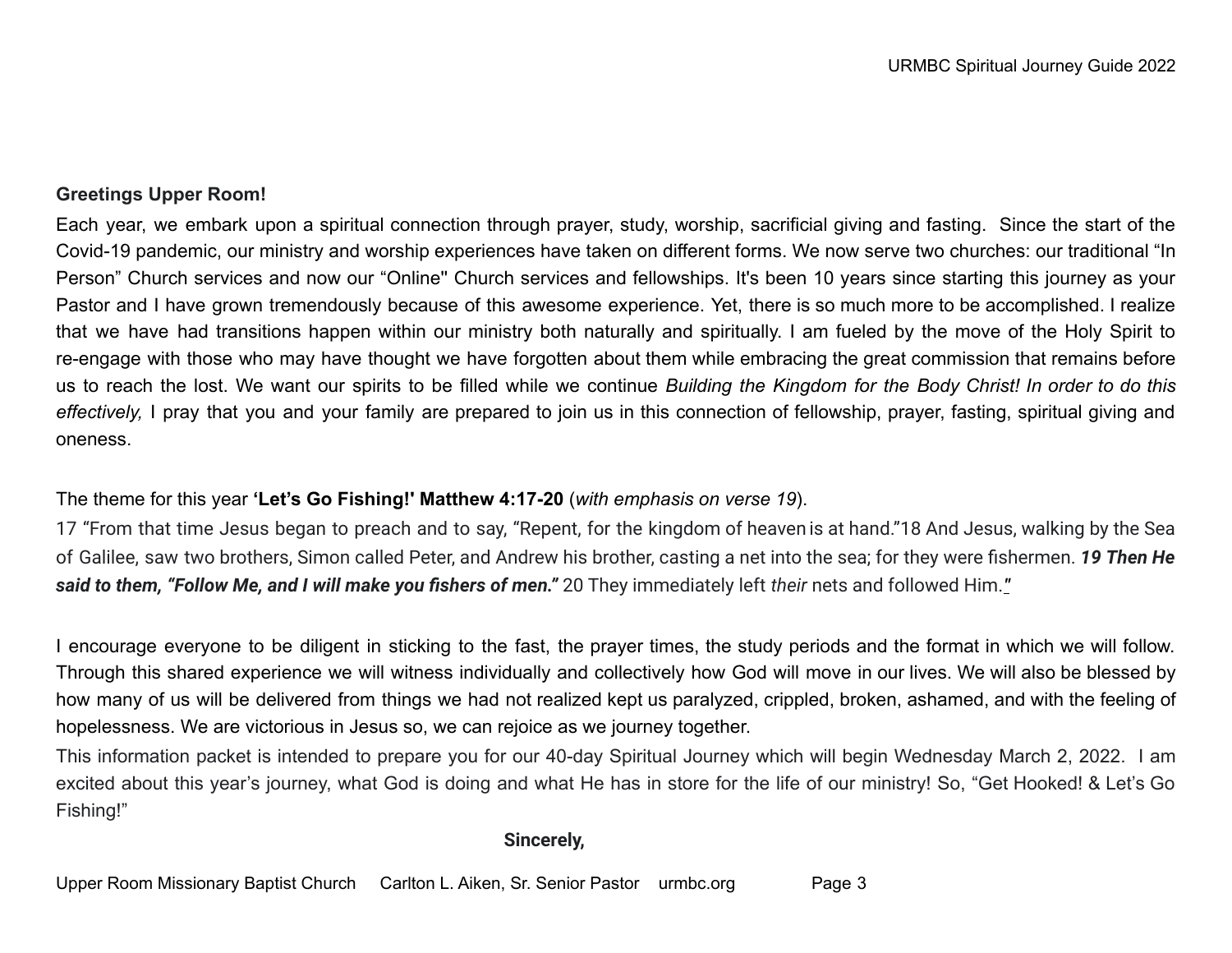## **Carlton L. Aiken Sr., Senior Pastor**

## **WHY 40 DAYS?**

- Whenever God wanted to prepare someone for His purposes, He took 40 days.
- Noah's life was transformed by 40 days of rain.
- Moses was transformed by 40 days on Mount Sinai.
- The spies were transformed by 40 days in the Promised Land.
- David was transformed by Goliath's 40-day challenge.
- Elijah was transformed when God gave him 40 days of strength from a single meal.
- The entire city of Nineveh was transformed when God gave the people 40 days to change.
- Jesus was empowered by 40 days in the wilderness.
- The disciples were transformed by 40 days with Jesus after his resurrection.

# It's with the same spirit of our living God that we as a family anticipate the move of God to take place during *and after our 40 day spiritual Journey!*

**Hungering for Christ** One of the meanings of Christian fasting is that we are expressing our hunger for the Lord Jesus to come back and to take up his kingship in this world. What sets Christian fasting apart as unique — new wine that can't fit into the old wineskins — is that Christ has already come. The Bridegroom, the King, has already been here. We have seen him and known him. We love him, because we have tasted of his presence. We have already tasted the presence of the kingship of Jesus.

**Expressing Our Neediness** One passage that gets at the meaning of what fasting is for Christians. In Acts [13:1–3,](https://biblia.com/bible/esv/Acts%2013.1%E2%80%933) of how fasting became instrumental in the laying hold of God for the shaping of world-changing ministry: Now there were in the church at Antioch prophets and teachers, Barnabas, Simeon who was called Niaer, Lucius of Cyrene, Manaen a lifelong friend of Herod the tetrarch, and Saul. While they were worshiping the Lord and fasting,

Upper Room Missionary Baptist Church Carlton L. Aiken, Sr. Senior Pastor urmbc.org Page 4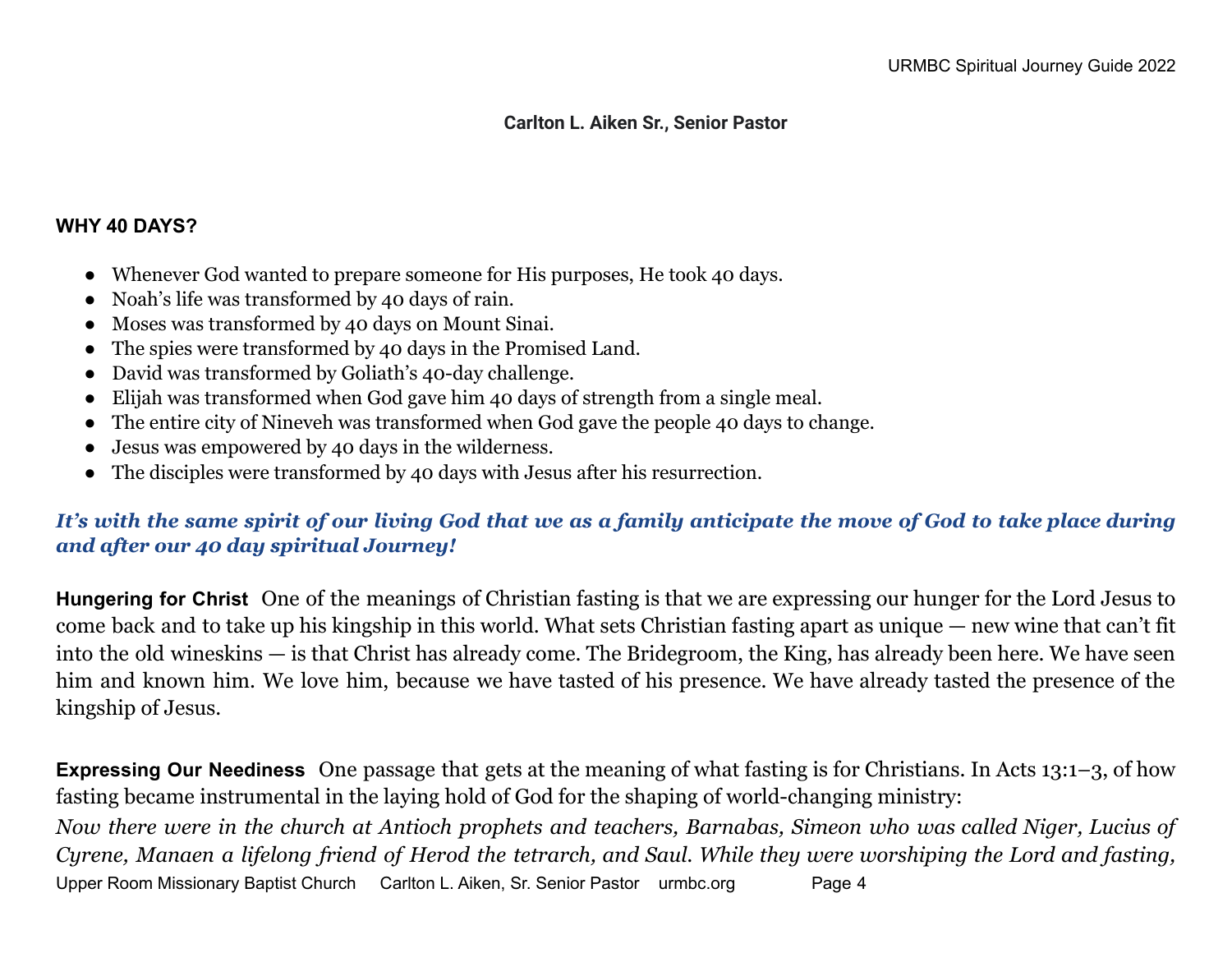the Holy Spirit said, "Set apart for me Barnabas and Saul for the work to which I have called them." Then after fasting *and praying they laid their hands on them and sent them off.*

So, the leaders of the church were fasting, it seems, in order to express to God their own need and longing and desire with their bodies for God's guidance in missionary breakthroughs. And God responded with an answer that totally transformed the world, because the mission of Barnabas and Saul (or Paul) was one of the most important missionary endeavors in the history of the world. The advancement of the gospel broke into the western Roman Empire, and nothing in the world has ever been the same since that breakthrough.

## **When you Fast and Pray**

- Expect to get to know God better
- Fasting is waiting  $-$  Lamentations 3:25-27
- Fasting is drawing near Jeremiah  $29:11-13$
- Expect strength in your inner character
- Find power to leave sinful habits (2 Corinthians 7:1)
- Find power to stay focused in prayer
- Find yourself desiring God's presence
- Expect your prayers to go to a higher level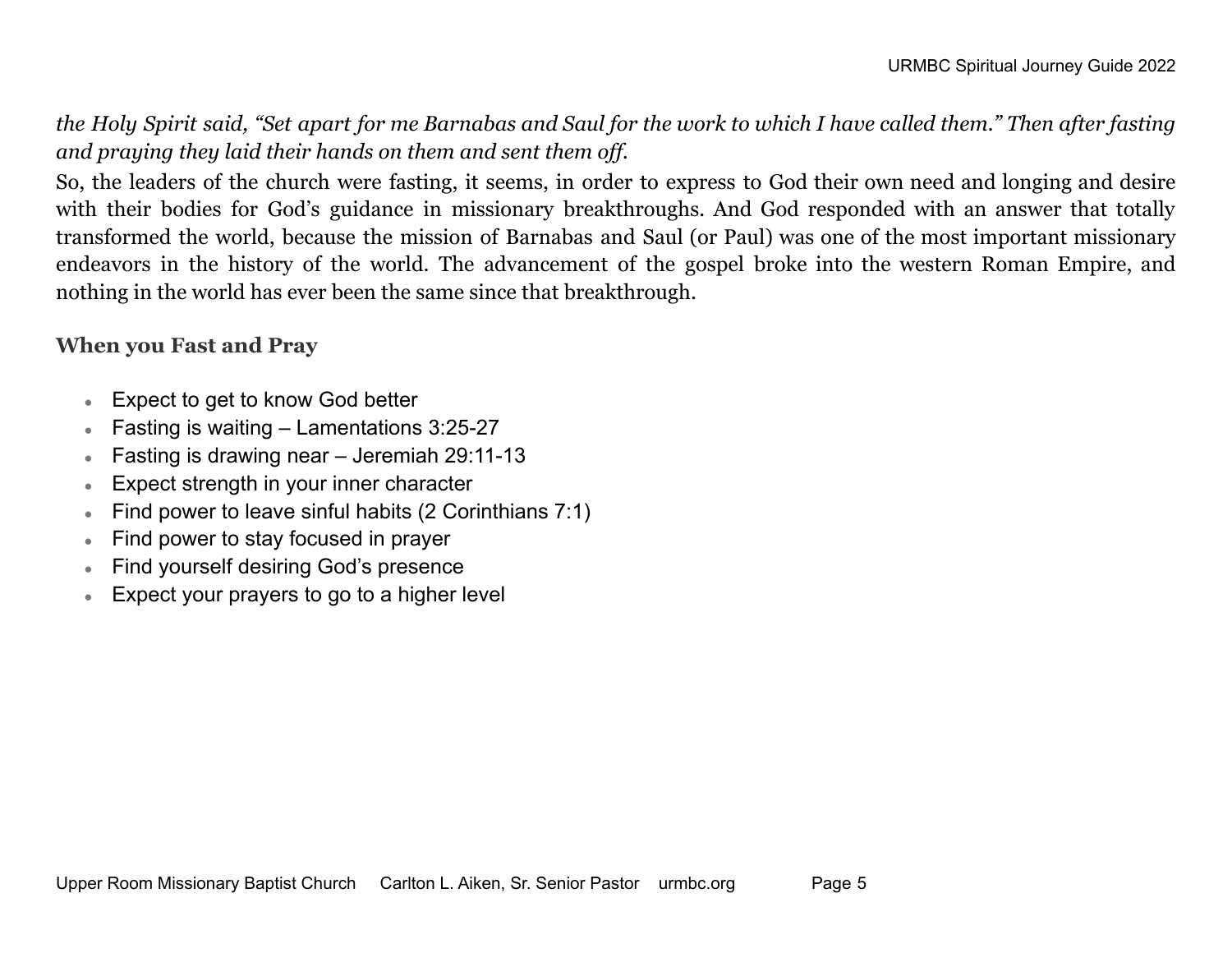HOW CAN I BE INVOLVED? We encourage you to commit to…

1. Read the assigned scripture and prayer directive and personally pray each day.

2. Join at least one prayer gathering each week during the 40 days. A 30-minute prayer gathering will be offered twice daily: 6am and 6pm via our conference prayer line.

3. Ask the Lord how He might call you to fast during these 40 days. Saying "no" to something good in order to say "yes" to something greater (See the "Fasting Basics" guide at the end of this document for the many ways you can fast).

4. Walk in obedience to what Jesus tells you during these 40 days. We look forward to what the Lord has for all of us, and what He will do in our lives, our church, our city, and our nation.

**Daily Prayer Guide**

*HOW TO USE THIS DAILY PRAYER GUIDE:* This Daily Prayer Guide has been created to help you join in the 40 Days of Prayer & Fasting with guided daily themes and Scriptures to ground and inspire your prayers. This is intended to be a guide not a burden, as soon as you sense the Holy Spirit direct you in additional ways, follow the prompting of the Lord in prayer. This year our Leaders and church family members will lead prayer on a designated day during the 40 days. Please continue to keep each facilitator in prayer as this may be the first time for some praying corporately in this capacity. *\*See Daily Themes Sheet Attached*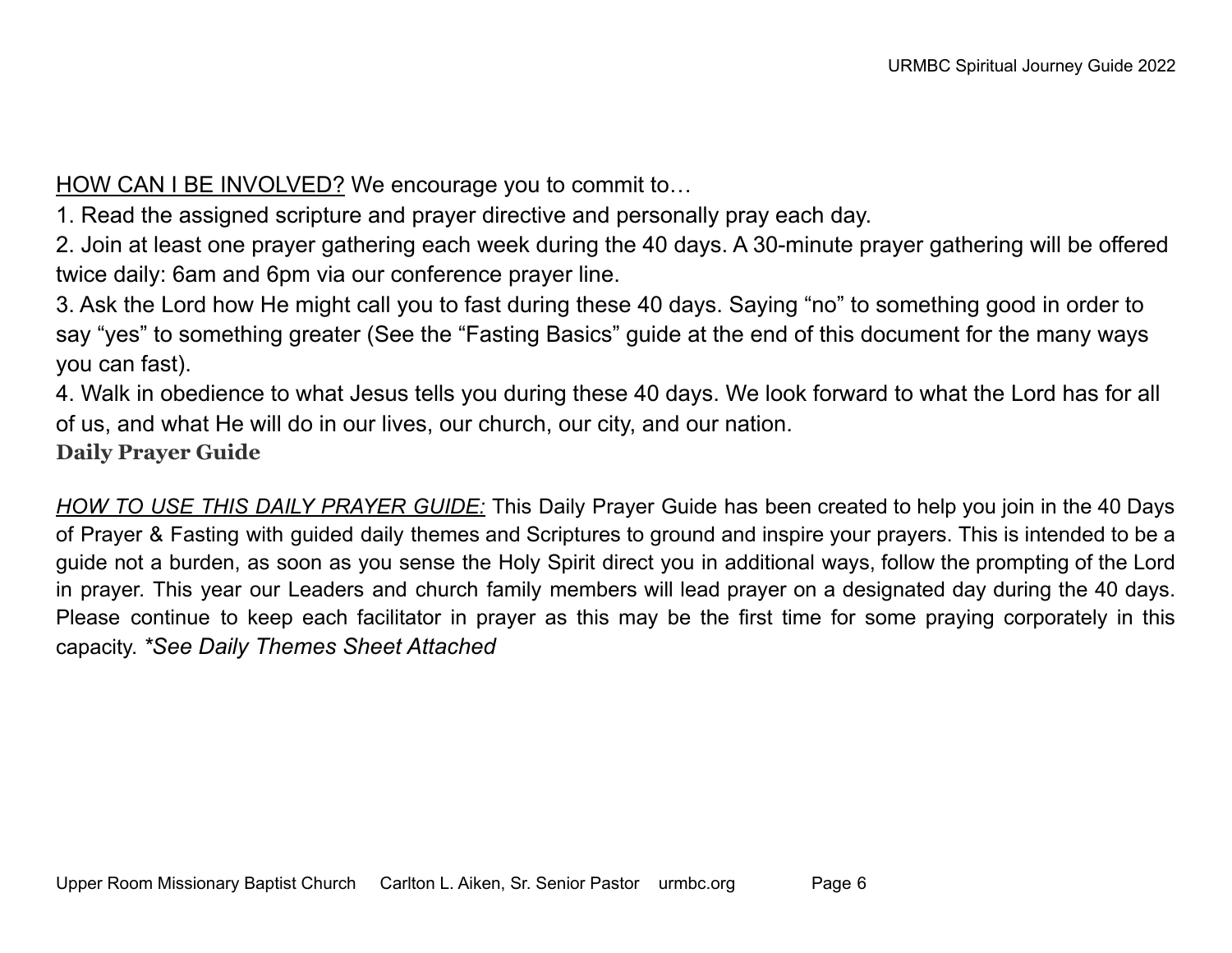*HOW SHOULD I PRAY?* This "season" of prayer and fasting covers 40 days, and it might be helpful to have some structure – like a "scaffolding'' – to hang your prayers on as you go. We suggest that, each day as you come to prayer, you may want to follow a simple, **4-Step process inspired by Jeremiah 6:16 based on the words "Stand, Look, Ask, and Walk: This is what the Lord says:**

"Stand at the crossroads and look; ask for the ancient paths, ask where the good way is, and walk in it, and you will *find rest for your souls" (Jeremiah 6:16).*

Remember as you pray to stand, look, ask, and walk – these are our guide words throughout this prayer adventure.

- 1. **STAND** Take 30 seconds of silence or worship to become aware of the presence of Jesus.
- 2. **LOOK** Pray the prayer, "Come, Holy Spirit" and read the daily Scripture.
- 3. **ASK** Pray the Prayer Prompts for each day with confidence.

4. **WALK** – Respond to God, be led by the Holy Spirit, embrace the change, walk in Love and say "Thank You, Holy Spirit" for guiding your time.

*3 AREAS OF PRAYER* This Guide will lead you through welcoming the Holy Spirit as you partner with God in prayer in 3 areas:

- Your personal life
- Your church and community
- Our city, state and country

Upper Room Missionary Baptist Church Carlton L. Aiken, Sr. Senior Pastor urmbc.org Page 7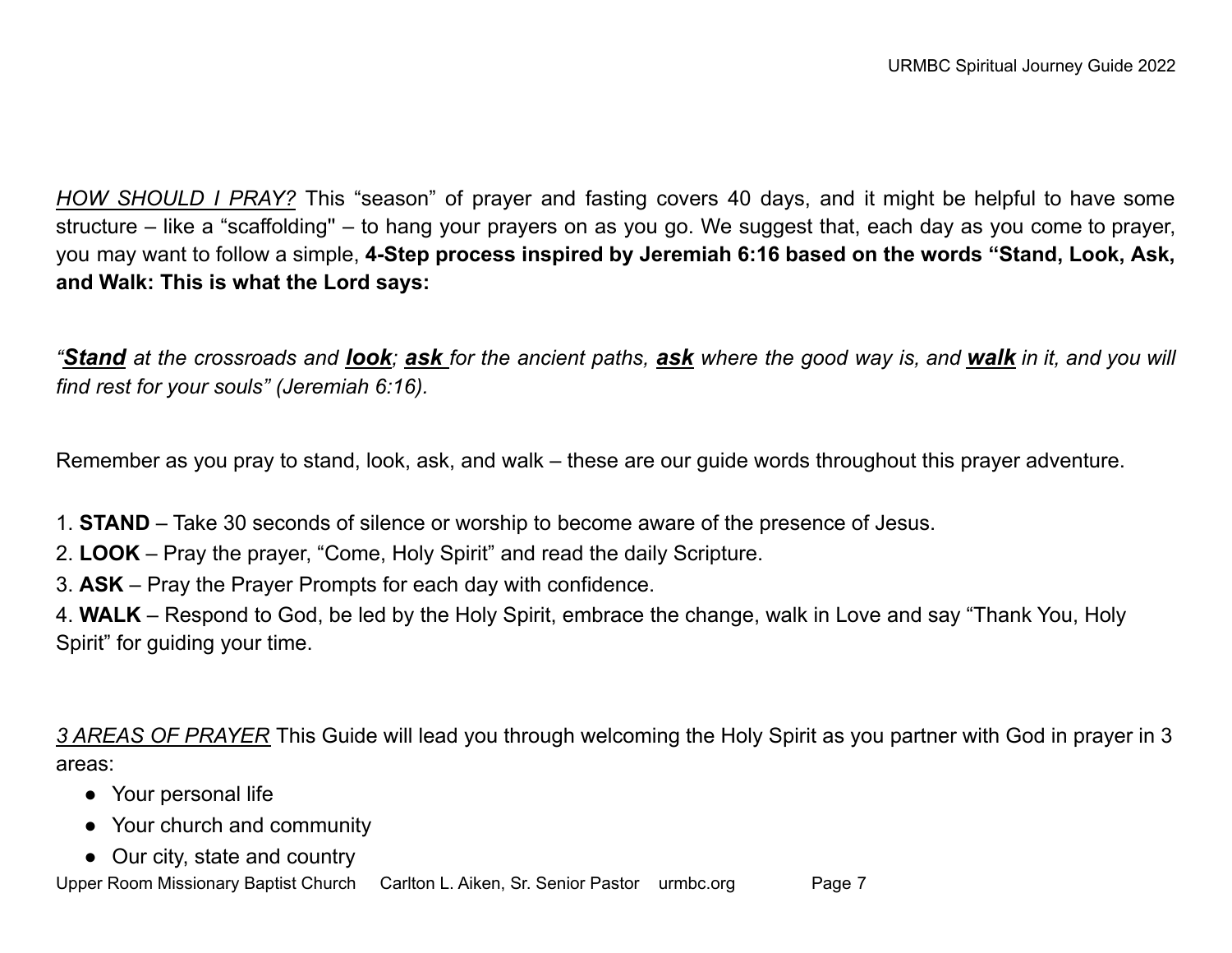# **URMBC Fasting, Prayer, Worship and Study Schedule \*We will fast on Monday through Saturday and will be off (No Fasting) on Sunday** *\*See Daily Themes Sheet Attached*

## **Corporate Prayer**

*\*Ministers and Leaders are required to participate every day. The Body as a whole is encouraged to join every day.*

| Daily 6 AM-6 PM<br>*Scripture Focus Schedule is attached<br><b>Where: Conference Line</b> | <b>Bible Study</b><br><b>Bible Study Hour: Every Tuesday 7PM-8PM</b><br>Where: Zoom, Facebook Live, Conference Line, Youtube                                                               |
|-------------------------------------------------------------------------------------------|--------------------------------------------------------------------------------------------------------------------------------------------------------------------------------------------|
| <b>Worship Service</b><br>Sunday 10AM                                                     | Holy Thursday Communion-April 14, 2022 @7pm                                                                                                                                                |
| Where: Zoom, Facebook Live, Conference Line, Youtube                                      | <b>Contact/Connect:</b>                                                                                                                                                                    |
|                                                                                           | <b>Zoom:</b> Dial-in 898-036-0365 Passcode: urmbc01<br><b>Conference Line: 605-313-4185</b><br>Facebook: urmbc@facebook<br><b>Youtube: URMBC Ministries@ youtube</b><br>Website: urmbc.org |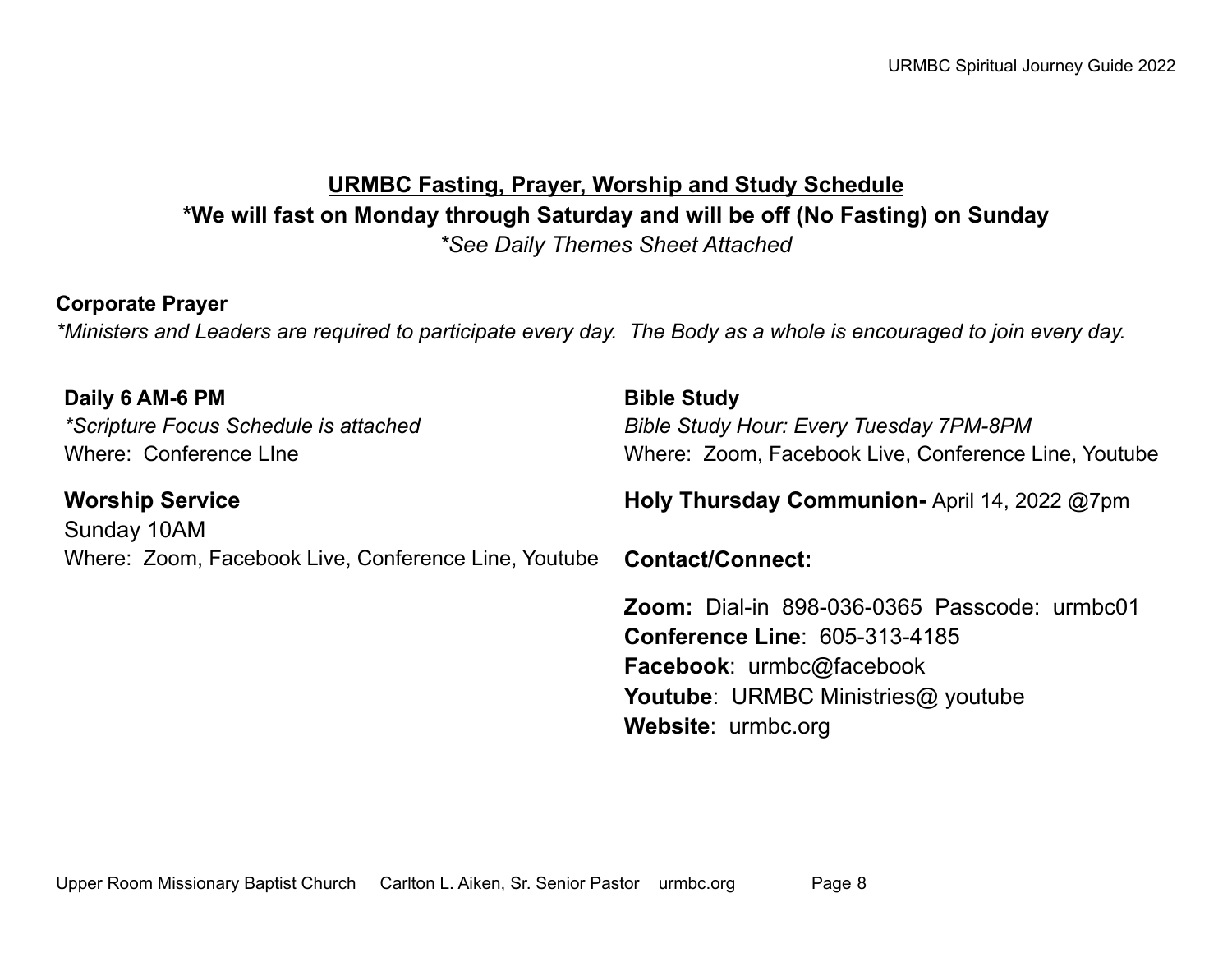# **Sacrificial Giving**

During our spiritual journey we will make a sacrificial financial gift offering to the church. This is representative of the things that we have collected over a period and have at times put these things before God. We are to acknowledge that without God, none of the things we possess would be possible and we give back to God which has given to us. Each person will give according to the measure or amount in which you chose to sacrifice. Here is the suggested, NOT mandatory, amount and guidelines in which we will follow in our giving. We pledge \$1.00 for the following possessions:

For every door in your home contribute = \$1.00

For every telephone (landline or cell/smart phone) in your home contribute = \$1.00

For every window in your home contribute  $= $1.00$ 

```
For each automobile you own contribute = $1.00
```
For every tape player/recorder, record player, CD player, or DVD player, Digital Device, Fire stick etc... in your home contribute = \$1.00

For every TV, I-Pad, Tablet, Cable box, Satellite Dish, Laptop, and Computer contribute = \$1.00

This is a sacrificial offering and it's encouraged that you give according to how God has prospered you. Set this offering aside daily and bring it to the church on any of the services that are observed in the week leading up to Resurrection/Easter Sunday. You are not required to put the final dollar amount or your name on the envelope that is submitted. It is preferred that you "Do Not"! This is a sacrificial offering and the nature of the anonymous giving is to maintain the integrity of your offering and sacrifice you have given back to God. You know if you are giving in honesty and there is no need to ask anyone else of the amount being given in respect to each individual sacrifice. In other words count your own windows and doors and don't go counting someone else's!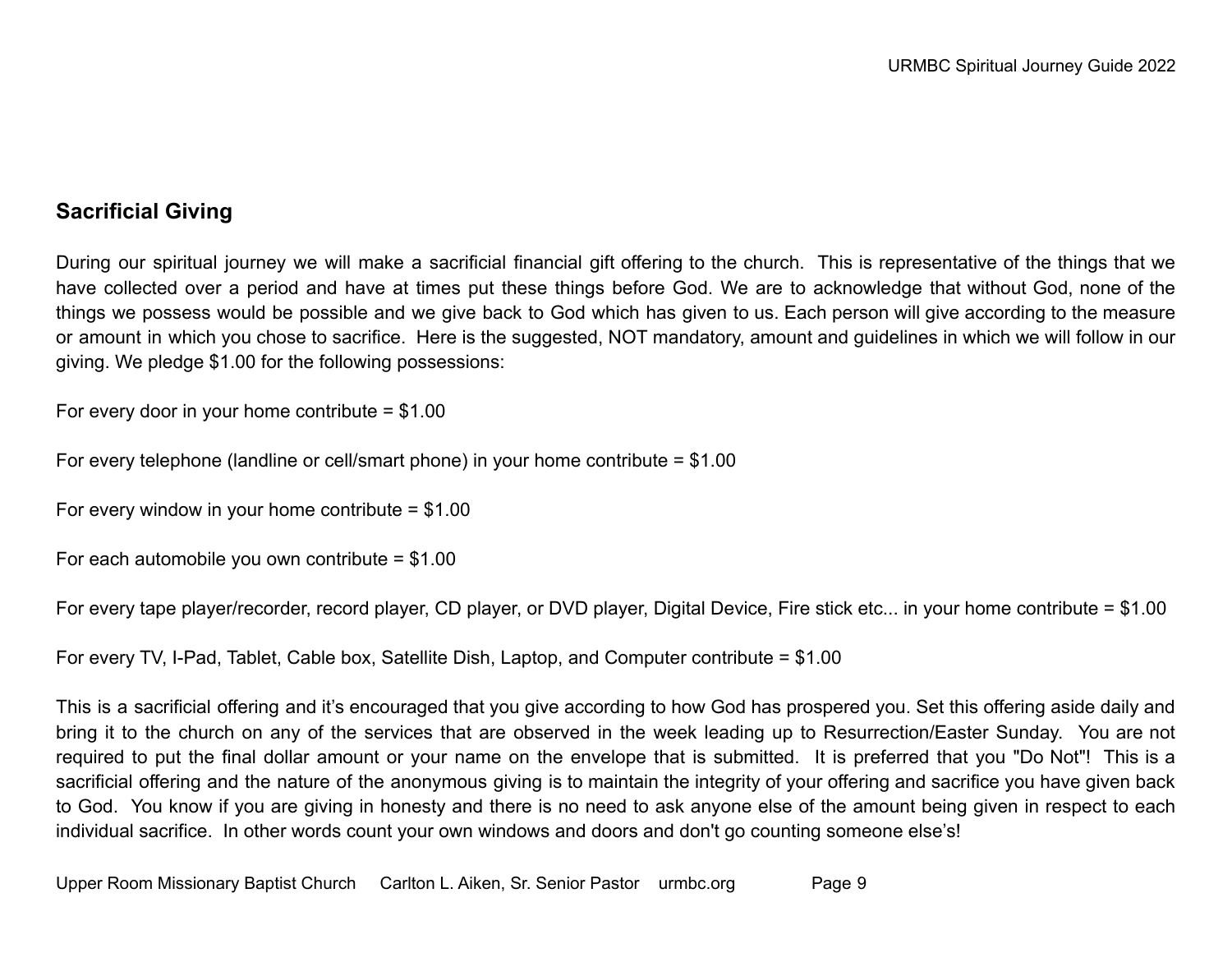## **You may submit your sacrificial giving in several ways:**

Via Cashapp \$URMBCMinistries Via Venmo @URMBC-Ministry Via Website urmbc.org Via Mail URMBC 7236 Ogontz Avenue Philadelphia, PA 19138 In Person @URMBC *\*Please indicate in the comment section, "40 Day Journey"*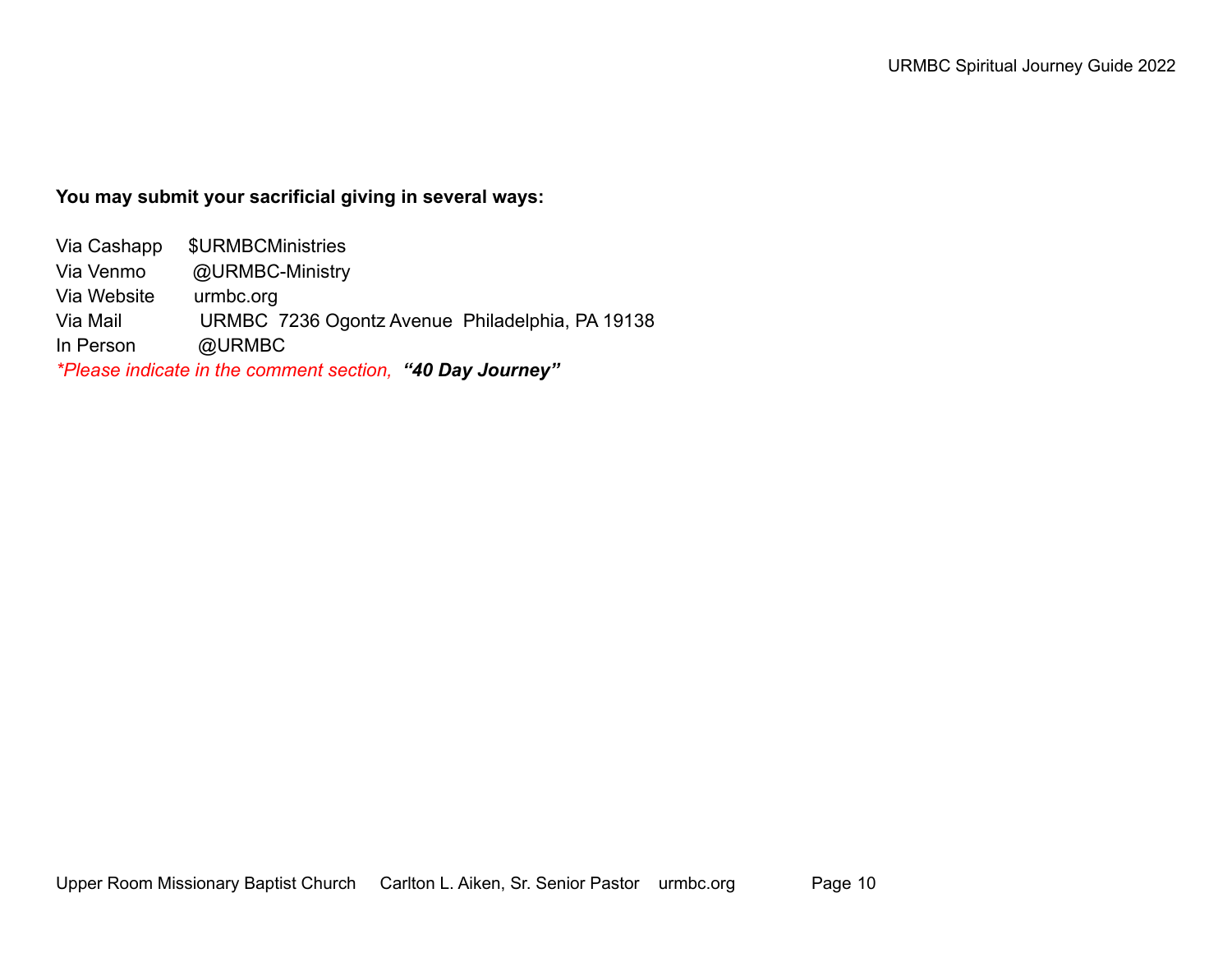**The Daniel Fast** is based on the prophet Daniel's fasting experiences as recorded in the Bible. The fast is a biblically based partial fast. According to Daniel 1, the results were: (v. 17) learning, skill, wisdom, spiritual understanding, favor, and better appearance! (v. 19) In Daniel 10, the fast resulted in answered prayer and spiritual insight. (vv. 11-12) One of the great things about the Daniel Fast is that you are not limited to any specific amount of food, but rather to the kinds of food you can eat.

## **There are 3 components to the Daniel Fast:**

**EAT Only** Fruit Vegetables, Nuts Legumes or Whole Grains **DRINK** Only Water **NOT PERMITTED** Milk, Eggs, breads, Meat, Deep Fried, Processed Foods or Dairy Products

# **Preparing Yourself for the Daniel Fast**

If you don't already have an established daily quiet time with the Lord, then this is an excellent opportunity to do so. Starting your day with God is a habit that will support your faith and growing intimacy with the Lord. During your Daniel Fast, be sure to set a daily time to come before the Lord, to study His Word and His ways.

How to Begin Spiritually:

Start with a clear personal goal in addition to our corporate goals. Be specific. Why are you fasting? Do you need direction, healing, restoration of marriage or family issues? Are you facing financial difficulties? Ask the Holy Spirit for guidance. Pray daily and read the Bible. Prepare spiritually by confessing your sins to God. Ask the Holy Spirit to reveal areas of weakness. Forgive all who have offended you and ask forgiveness from those you may have offended (Mark 11:25; Luke 11:4; 17:3-4).

Surrender your life fully to Jesus Christ and reject the worldly desires that try to hinder you (Romans 12:1-2).